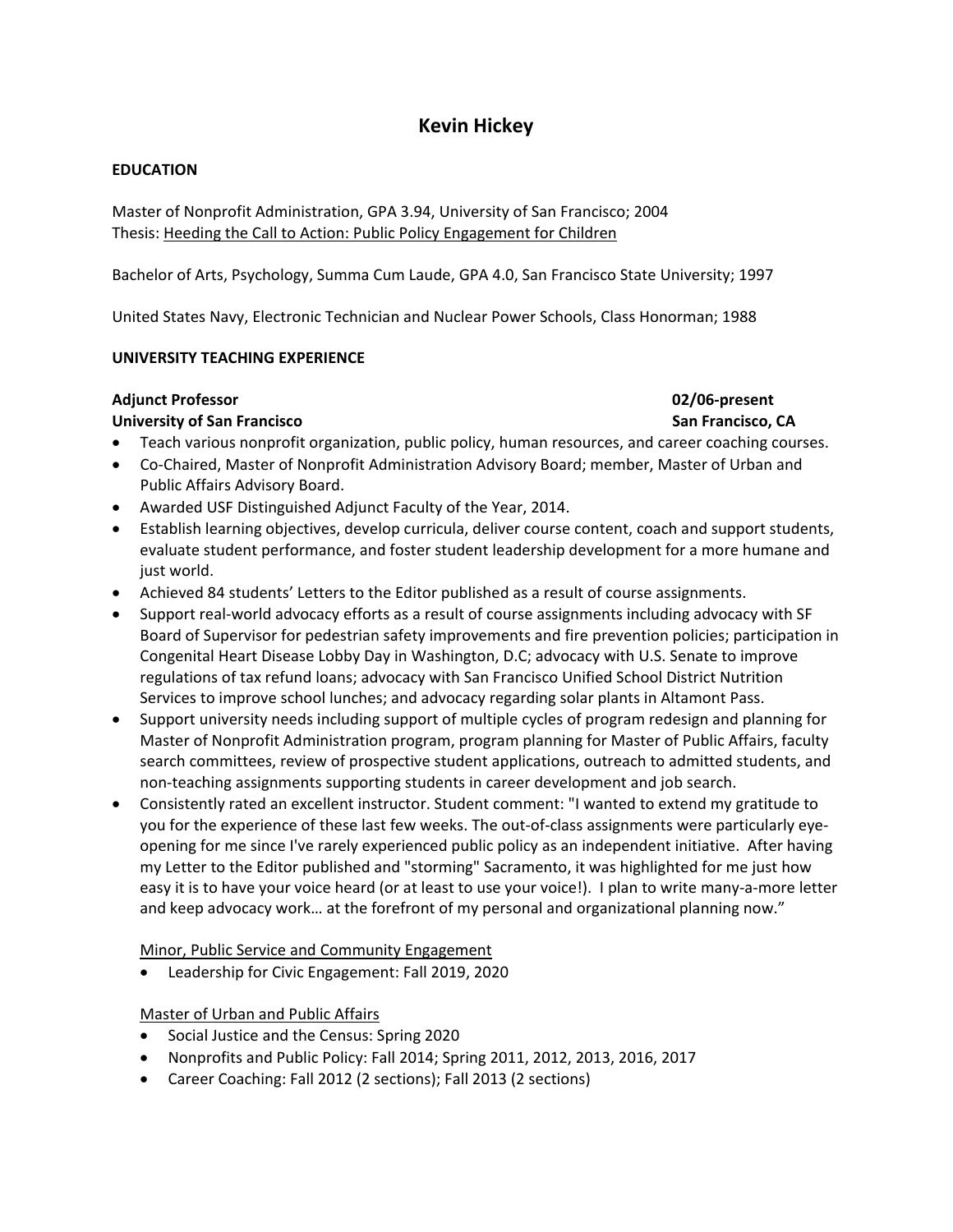### Master of Nonprofit Administration

- Nonprofit Management: People, Programs & Policies: Fall 2017, 2018
- Nonprofits and Public Policy: Fall 2007, 2008, 2012, 2013, 2014; Spring 2006, 2009, 2010, 2011, 2012, 2013, 2014, 2015; Summer 2010; Winter intersession, 2016 (academic immersion, Washington, DC.)
- Lobbying and Advocacy: Spring 2008

### Master of Public Administration

• Public Policy: Spring 2007

### **San Francisco State University San Francisco, CA**

- Teach various nonprofit organization, public policy, leadership courses.
- Establish learning objectives, develop curricula, deliver course content, coach and support students, evaluate student performance.

### Department of Child & Adolescent Development

• Children, Youth, and Public Policy: Fall 2020

### Master of Public Administration

- Nonprofits, Public Policy and Society: Spring 2016, 2018; Fall 2019
- Leading Change Across Sectors: Fall 2016; Spring 2019

### Nonprofit Leadership & Strategic Management Certificate program

- Introduction to Nonprofit Management: Fall 2017, 2018
- Leading in Context: Spring 2015, 2016, 2017, 2018

### **PROFESSIONAL EXPERIENCE (selected)**

### **Director, High School & Bridge Programs 11/99-present Jewish Vocational Service (JVS)** San Francisco, CA

- Promoted from vocational instructor to coordinator, manager, and then to Director.
- Lead JVS High School Programs which annually serves 800+ youth with disabilities, foster youth, and students at risk of dropping out of high school at 15+ high schools and community colleges.
- Achieved 5000+ job placements and 500+ college enrollments for youth.
- Establish and cultivate positive relationships with government agencies, secondary and postsecondary schools, employers, community-based organizations, and public officials, resulting in increased influence of JVS' in the community and greater access for youth to employment and education opportunities.
- Provide sector-level leadership through service on various San Francisco Unified School District advisory committees; San Francisco Department of Children, Youth and Their Families advisory committees; Improving Transitions Outcome Project Steering Committee (Co-Chair), and National Youth Employment Coalition working groups.
- Advocate on behalf of children, youth, families and the unemployed through phone and email contact with public officials, testimony at public hearings, press conference presentations, letters to the editor, public opinion polling, and meetings with members of the San Francisco Board of Supervisors, San Francisco Unified School District Commissioners, California State Assembly and

# **Lecturer 04/15-present**

### Page **2** of **4**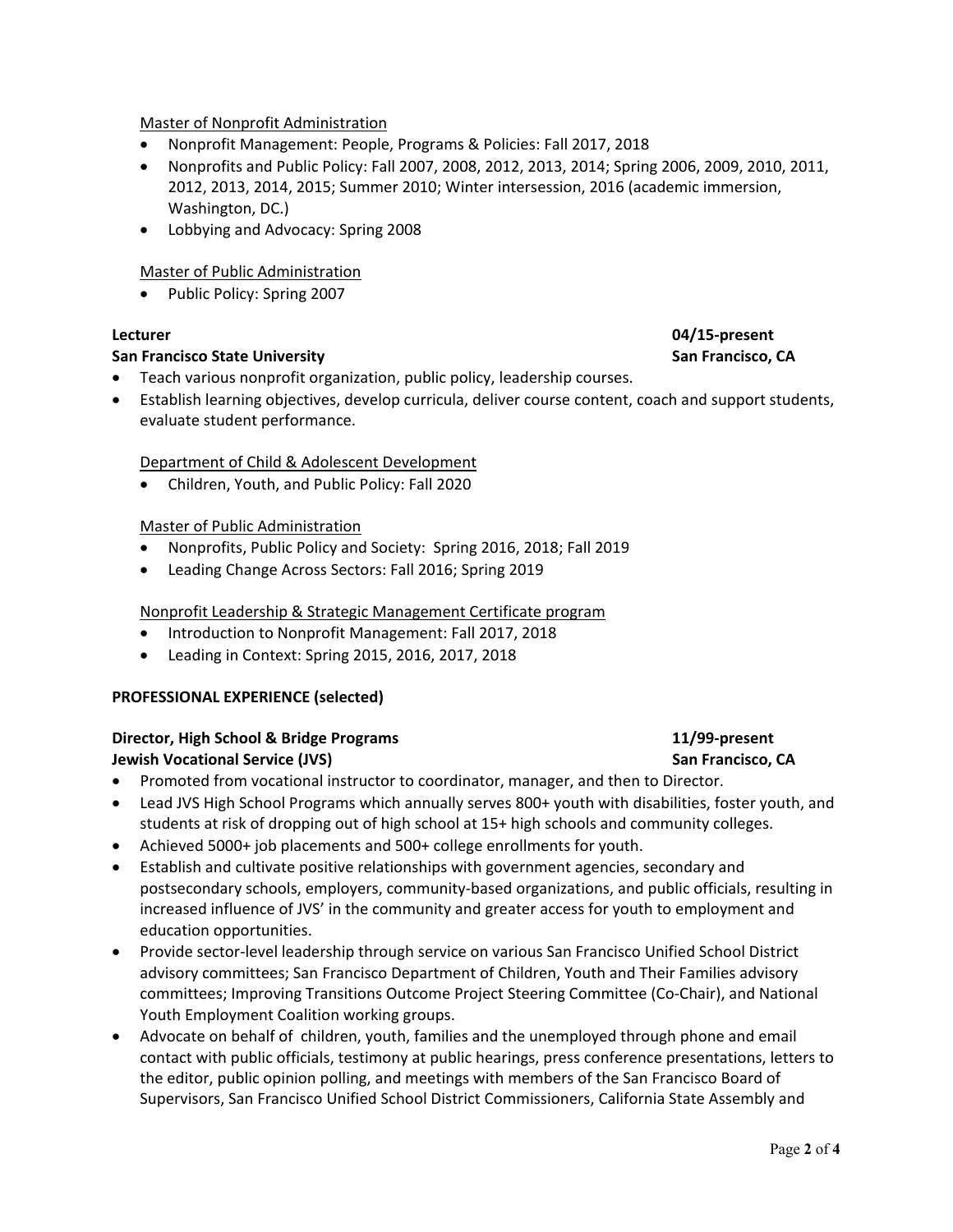Senate members, members of Congress, and other public officials; provide leadership and support and staff JVS' Board of Directors Public Policy Committee.

- Provide coalition leadership and strategy for coalition-led campaigns on behalf of low and moderate income families in San Francisco; secured \$15+ million in new funding and other victories from City/County of San Francisco to support children and families.
- Served on steering committee for the Coalition for the Reauthorization of the Children's Amendment and subsequent implementation, resulting in voter-approved reauthorization (November 2014) including increased size of Children's Fund by 33%, expansion of age up to 24, and improved fund oversight, among other policy improvements.
- Awarded Claudia Fogel Leadership Award by International Association of Jewish Vocational Services, 2013.

### **Program Coordinator/Career Development Coordinator 12/97-08/99 National Holistic Institute and Teaching Clinic Emeryville, CA**

- Managed evening and weekend training programs; hired, supervised, and mentored 20+ teaching staff.
- Provided case management and counseling services for 250+ students.
- Conducted labor market research, and place graduates in jobs.

### **S.T.A.R. Project Associate 11/95-05/97**

### **Students Talk About Race, People for the American Way San San Francisco, CA**

- Led discussions on race and prejudice issues at Balboa High School, which facilitated acceptance of out-of-group peers among the diverse student body.
- Recruited, trained, and coached 300+ volunteers for yearlong commitments at 20+ schools annually throughout Northern California.

### **Reactor Operator/Nuclear Electronic Technician 11/86-10/92 United States Navy San Diego, CA**

- Operated, maintained, and repaired a shipboard nuclear power plant under extraordinarily stressful conditions.
- Awarded Southwest Asia Service Medal with Bronze Star among other medals, ribbons and commendations.

### **BOARD SERVICE**

### **National Youth Employment Coalition 01/20-present Board Member Washington, DC**

- Govern, oversee policy and direction, and assist with the leadership and promotion of NYEC.
- Service various event planning, workforce policy and other committees and workgroups.

### **Leap: Arts in Education 04/10-12/14**

### **Board Member San Francisco, CA**

### **Chair, Strategic Planning Committee; Chair, Advocacy Committee**

- Governed, oversaw policy and direction, and assisted with the leadership and promotion of Leap.
- Led development of new organization vision, mission and five-year strategic plan.
- Advocated on behalf of arts education through contact with public officials.